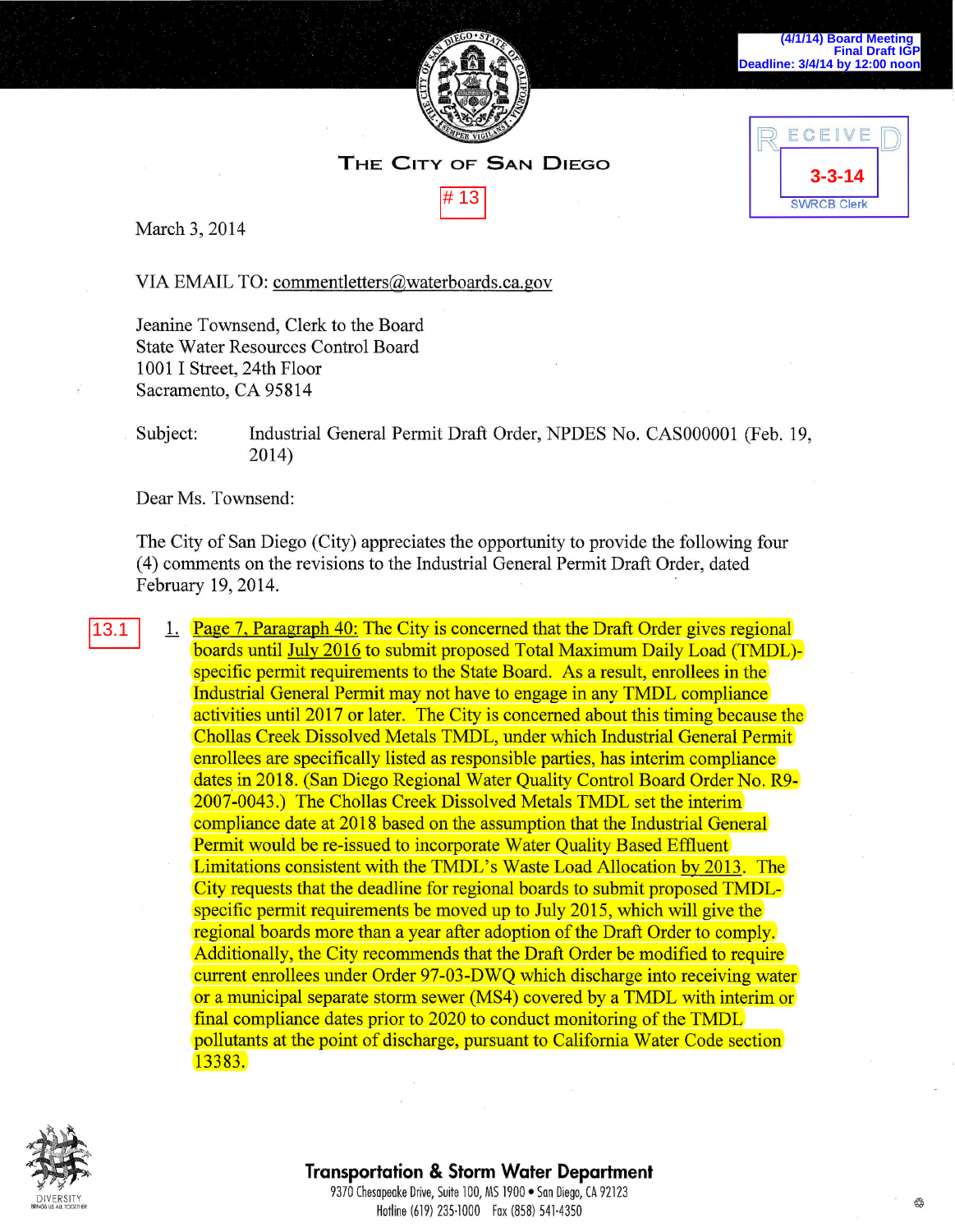Page 2 Jeanine Townsend March 3, 2014

> 2. Page 37, section  $6(a)(iii)$ : The City is concerned that treatment control BMP requirement was made less stringent by requiring treatment of 80% of the volume of runoff, as opposed to 90%. By contrast, MS4 permit covering the San Diego region requires retention of the  $85<sup>th</sup>$  percentile storm on site, unless retention is technically infeasible. As runoff from industrial sites inevitably ends up in the City's MS4, emollees in the Industrial General Permit within City limits should be required to meet the same standards that are in our MS4 permit. The City recommends modifying this language to require treatment of a minimum of 80% of the volume of runoff, or to meet the treatment control BMP requirements of the in the local MS4 permit, whichever is greater.

 $\overline{3}$ . Page 5, Section (b)(i) and (c)(i): The City is concerned that this condition allows Industrial General Permit holders to present evidence that aNAL exceedance "is attributable solely to the presence of non-industrial pollutant sources" in order to avoid having to take further action to reduce pollutants from leaving their site. The added language is confusing and not appropriate: "The pollutant may also be present due to industrial activities, in which case the Discharger must demonstrate that the pollutant contribution from the industrial activities by itself does not result in an NAL exceedance." If the pollutant causing the NAL exceedance is present in industrial activities, then it is appropriate for the discharger to take further action to reduce that portion of the pollutant loading coming from their industrial activities, irrespective of whether a portion of the pollutant loading is also coming from non-industrial sources. The City recommends deleting the added language quoted above.

4. Attachment E: the City is concerned that the attachment does not list all of applicable TMDLs for the San Diego region. It is incomplete and needs to be updated to accurately reflect applicable TMDLs. Attachment E is missing the following TMDLs that have been adopted by the State Board, approved by the Office of Administrative Law, and approved by U.S.E.P.A.:

1. Dissolved Copper in Shelter Island Yacht Basin, San Diego Regional Water Quality Control Board Order No. R9-2005-0019;

2. Indicator Bacteria in Baby Beach in Dana Point Harbor and Shelter Island Shoreline Park in SD Bay, San Diego Regional Water Quality Control Board Order No. R9-2008-0027; and,

3. Indicator Bacteria for Twenty Beaches and Creeks in the San Diego Region, San Diego Regional Water Quality Control Board Order No. R9- 2010-0001.

13.3

13.2

13.4